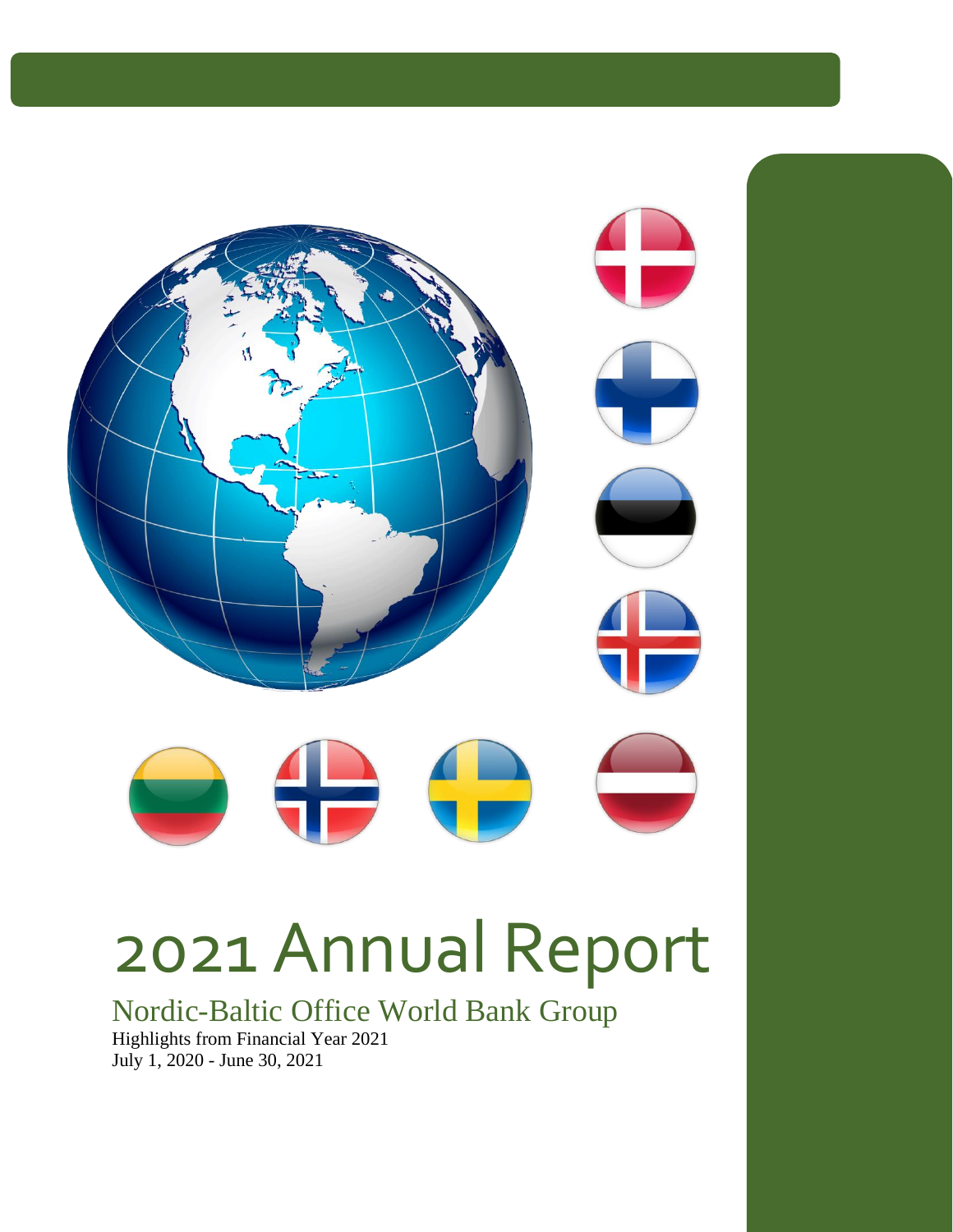# **Table of Contents**

| COVID-19 Response in line with Building Back Better and Greener and Long-Term Development |
|-------------------------------------------------------------------------------------------|
|                                                                                           |
|                                                                                           |
|                                                                                           |
| Mobilization of Private Sector Resources for Building Back Better and Greener (BBBG)  3   |
|                                                                                           |
|                                                                                           |
|                                                                                           |
|                                                                                           |
|                                                                                           |
|                                                                                           |
|                                                                                           |
|                                                                                           |
|                                                                                           |
|                                                                                           |
|                                                                                           |
|                                                                                           |
|                                                                                           |
|                                                                                           |
|                                                                                           |
|                                                                                           |
|                                                                                           |
|                                                                                           |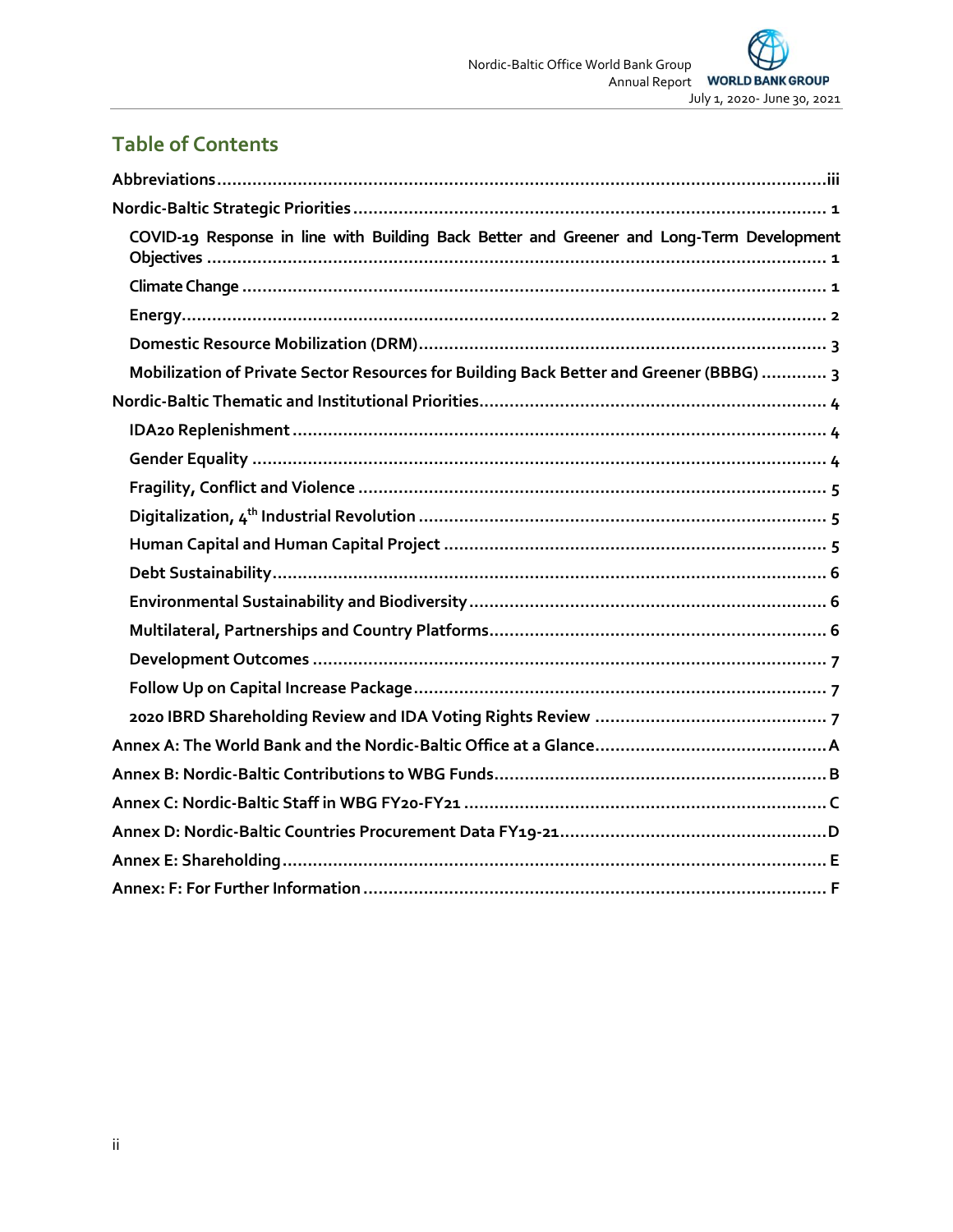#### <span id="page-2-0"></span>**Abbreviations**

| Acronym           | <b>Definition</b>                                                      |
|-------------------|------------------------------------------------------------------------|
| AML/CTF           | Anti-Money Laundering/ Counter-Terrorism Financing                     |
| <b>BBBG</b>       | <b>Building Back Better and Greener</b>                                |
| <b>BC</b>         | <b>Budget Committee</b>                                                |
| CCAP <sub>2</sub> | Climate Change Action Plan                                             |
| <b>CCDRs</b>      | Country Climate Development Reports                                    |
| <b>CIP</b>        | Capital Increase Package                                               |
| CODE              | Committee on Development Effectiveness                                 |
| COGAM             | Committee on Governance and Executive Directors Administrative Matters |
| COVAX             | COVID-19 Vaccines Global Access                                        |
| COVID-19          | Coronavirus Disease                                                    |
| DFi               | Development Finance                                                    |
| <b>DRM</b>        | <b>Domestic Resource Mobilization</b>                                  |
| <b>DSSI</b>       | Debt Service Suspension Initiative                                     |
| <b>DTT</b>        | Disruptive and Transformative Technologies                             |
| E&S               | <b>Environmental Social</b>                                            |
| <b>ESMAP</b>      | Energy Sector Management Assistance Program                            |
| <b>FCV</b>        | Fragility, Conflict and Violence                                       |
| <b>FTCT</b>       | Fast Track COVID-19 Facility                                           |
| FY                | <b>Fiscal Year</b>                                                     |
| GP                | <b>Global Practice</b>                                                 |
| <b>GRID</b>       | Green, Resilient & Inclusive Development                               |
| <b>HRC</b>        | Human Resource Committee                                               |
| <b>IBRD</b>       | International Bank for Reconstruction and Development                  |
| <b>IDA</b>        | International Development Association                                  |
| IEG               | Independent Evaluation Group                                           |
| <b>IFC</b>        | International Finance Corporation                                      |
| <b>IFFs</b>       | <b>Illicit Financial Flows</b>                                         |
| <b>IMF</b>        | <b>International Monetary Fund</b>                                     |
| <b>INFF</b>       | <b>Integrated National Financing Frameworks</b>                        |
| <b>IPCC</b>       | Intergovernmental Panel on Climate Change                              |
| JET               | Jobs and Economic Transformation                                       |
| <b>MfD</b>        | Mobilizing Finance for Development                                     |
| <b>MIGA</b>       | Multilateral Investment Guarantee Agency                               |
| <b>MTR</b>        | Mid-Term Review                                                        |
| ΝB                | Nordic-Baltic                                                          |
| <b>NBC</b>        | Nordic-Baltic Constituency                                             |
| <b>NBO</b>        | Nordic-Baltic Office                                                   |
| <b>NDC</b>        | Nationally Determined Contributions                                    |
| <b>PCM</b>        | Private Capital Mobilization                                           |
| <b>RMNCAH</b>     | Reproductive, Maternal, New-born and Child, and Adolescent Health      |
| SDG               | Sustainable Development Goals                                          |
| SDGP              | Social Development Global Practice                                     |
| WB                | World Bank (IBRD/IDA)                                                  |
| WBG               | World Bank Group (IBRD/IDA, IFC, MIGA, ICSID)                          |
| <b>WDR</b>        | World Development Report                                               |
| WHO               | World Health Organization                                              |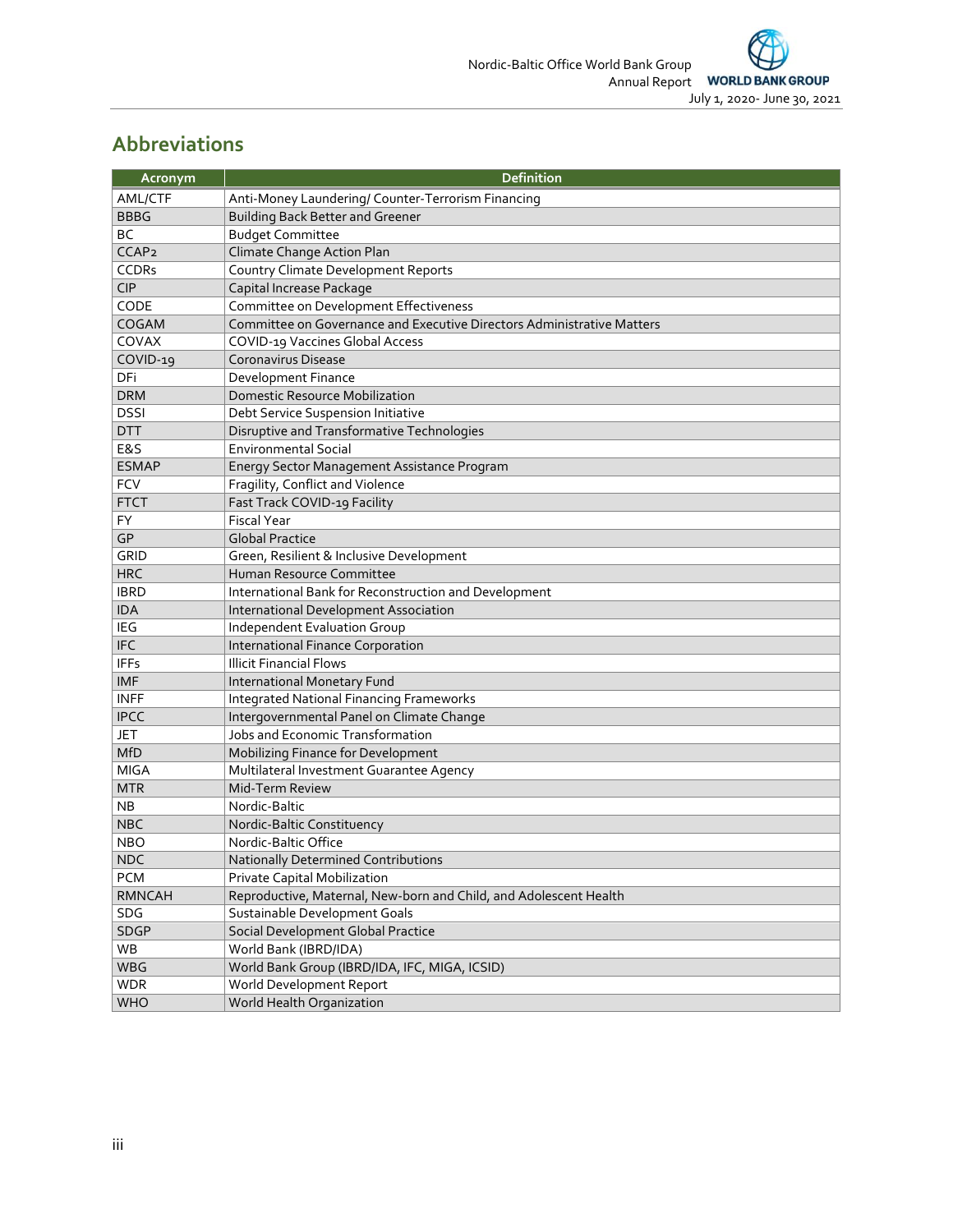#### <span id="page-3-0"></span>**Nordic-Baltic Strategic Priorities**

#### <span id="page-3-1"></span>**COVID-19 Response in line with Building Back Better and Greener and Long-Term Development Objectives**

The measures taken to address the negative health, economic, and social impacts of the COVID-19 pandemic in FY21 have been the largest crisis response in the history of the WBG. From March 2020 and until the end of FY21, the WBG approved more than USD 155 billion in new financing, helping more than 100 countries address the health emergency, strengthen health systems and pandemic preparedness, protect the poor, provide social protection to the most vulnerable populations, and preserve jobs, companies and financial institutions. The Bank also increased its efforts to address and ameliorate the debt situation in countries in high debt distress.

In the WBG's health response, the issue of ensuring adequate supply of vaccines to developing countries rose to one of the most pressing and critical priorities for the WBG in FY21. Following approval of the initial USD 6 billion IDA/IBRD health emergency response envelope in April 2020, the Bank moved quickly to roll out support to over 90 countries by end of FY21. Emphasis was placed on efforts to prevent, detect, and respond to COVID-19 and strengthen systems for public health preparedness. In October 2020 the Board approved an additional USD 12 billion (increased to USD 20 billion in June 2021) to enable the Bank to respond swiftly upon vaccine approval by regulatory authorities. By end of FY21, over 50 countries were supported for vaccine procurement and deployment. On the private sector side, the IFC launched its USD 4 billion Global Health Platform in July 2020, seeking to mobilize private investment to help close the large healthcare supply gaps. Under the Platform the Board approved IFC's investment in the first localized manufacturing of COVID-19 vaccines in Africa. NBO continuously stressed the importance of close coordination, alignment, and collaboration with the WHO, COVAX and other key actors in the response, in addition to the importance of strengthening health systems.

NBO was also supportive of the WBG's decisive **response to address the economic and social implications** of COVID-19. On the policy side, NBO and the Board requested greater clarity on the strategic approach and implementation framework. Management presented such policy orientation in the *COVID-19 Crisis Response Approach Paper* (June 2020) and in the paper, *Saving Lives and Livelihoods while Supporting Green, Resilient and Inclusive Development (GRID***)** in March 2021. NBO welcomed this vision for a more integrated approach to promote green, resilient and inclusive development by combining immediate support to client countries' relief efforts with a line of sight to long-term and interconnected development goals, including global public goods, as this is well aligned with NBC priorities. The GRID approach aims to address multiple challenges in a comprehensive, simultaneous and systematic way; including the pandemic response, structural weaknesses, slowdowns in productivity, employment, Jobs and Economic Transition (JET), gender equality, growth, slower progress on poverty reduction, rising inequality, rising debt levels, limited room to maneuver on fiscal policy, and challenges related to climate change, pollution and biodiversity. NBO will monitor the implementation of this approach at the country, regional, and global levels during FY22.

#### <span id="page-3-2"></span>**Climate Change**

The new Climate Change Action Plan for 2021-2025 (CCAP2), launched in FY21, represents a paradigm shift for the WBG as the intention is to advance all development work in a green, resilient, and inclusive way. The ambition is to apply a climate lens to all sectors, including to education, health or social protection which are not traditionally associated with climate action. NBO welcomed this integrated approach and supported the final CCAP2. Throughout FY21, NBO and European Board offices advocated for an aspirational climate plan and had close dialogue with the drafting team during the drafting process. A breakthrough achievement was the WBG commitment to a clear timetable for Paris alignment (2023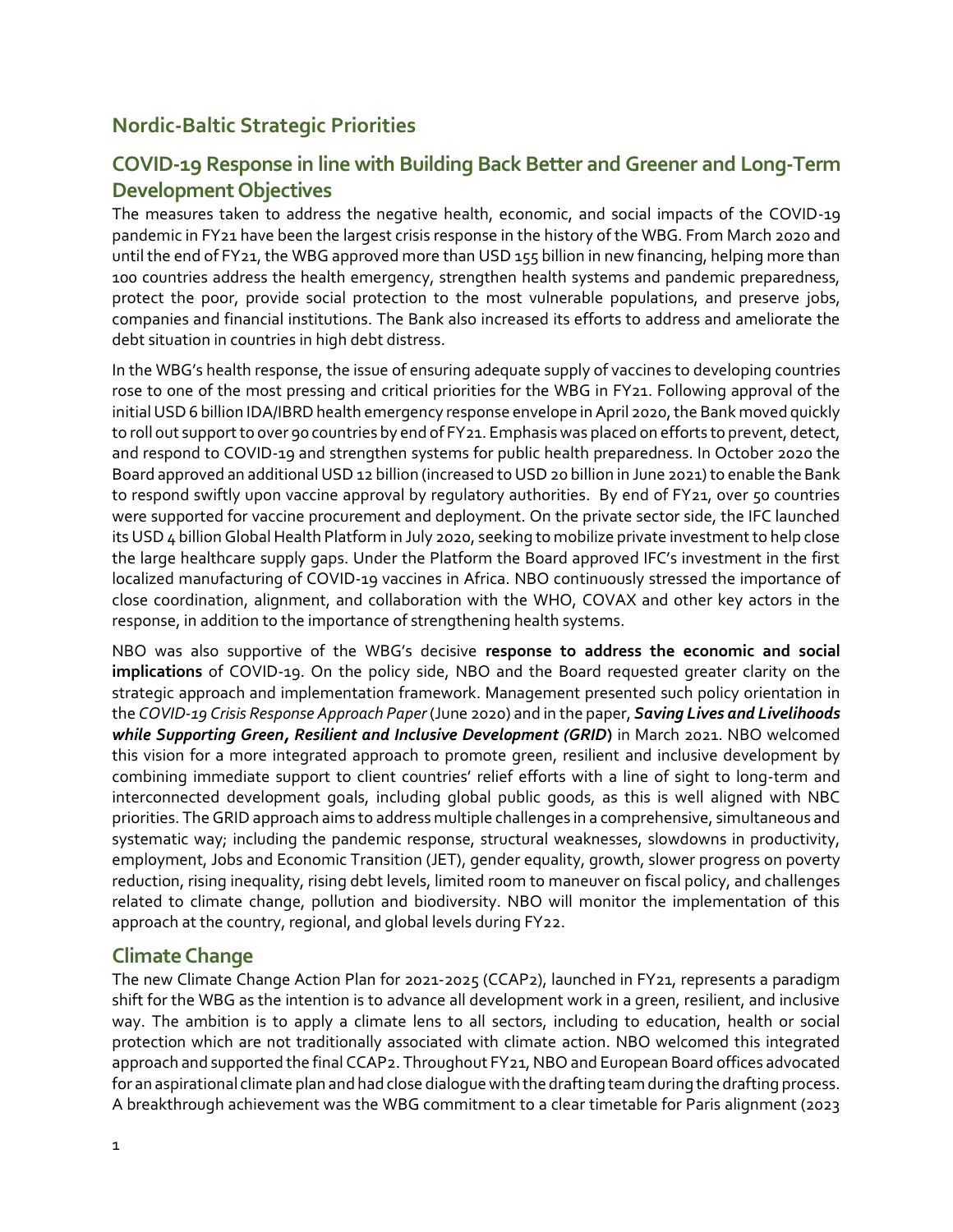for IBRD/IDA, and 2025 for IFC and MIGA). Other key commitments are the target of 35 percent climate co-benefits, and parity between financing for climate mitigation and adaptation. The new CCAP also includes more attention to climate results and impact, through a greater focus on greenhouse gas emissions reduction, adaptation, and resilience goals, supported by new metrics.

NBO urged the WBG to further strengthen its climate advisory services and to link these to the Nationally Determined Contributions (NDCs) of client countries. NBO welcomed the launch of the new diagnostic tool, the so-called Country Climate and Development Reports (CCDRs). The CCDRs will help to mainstream climate into all of the Bank's operations, lending, and engagements with clients. In effect, the CCDR will offer a blueprint for climate priorities for each country. CCDRs will be tailored to specific development priorities and the scenarios by the Intergovernmental Panel on Climate Change's (IPCC) for future emissions and will offer insights on the most critical investments needed, the biggest opportunities, as well as the tradeoffs and how these can be managed.

NBO furthermore called for tailormade approaches to client countries, now reflected in the plan. In lowincome countries, where emissions are the lowest but climate impacts often the greatest, the WBG's focus will be on climate-smart development, as well as on adaptation and resilience. In middle-income countries, many of which are already high emitters, the Bank will focus more on accelerating low-carbon development and on supporting a "just transition" to a low-carbon future. NBO continued to support the Bank in engaging with policy makers to make transformative changes happen, e.g. via the Coalition of Finance Ministers for Climate Action and the "[Helsinki Principles](http://pubdocs.worldbank.org/en/600041555089009395/FM-Coalition-Principles-final-v3.pdf)."

#### <span id="page-4-0"></span>**Energy**

The WBG remains the single largest global contributor to renewable energy in developing countries and helps clients address key barriers to scaling-up such clean technologies through its investments and policy advice. The entire WBG shows commitment to working upstream to build a pipeline of bankable clean energy projects, including solar, wind and hydropower projects.

The NBC's new approach paper to *Energy Investments in the WBG* (finalized March 2021) has been extensively used by NBO in outreach with other member countries, WBG staff and Management to build strong alliances in pursuit of ambitious climate and energy objectives and targets. NBO also utilized this policy paper in dialogue with the African and other chairs, as well as with staff when discussing specific project proposals. Other member countries have developed similar policy papers (UK, France, Germany, Canada, US), which helped form a strong coalition of likeminded chairs in support of clean energy.

NBO actively engaged in Board discussions about gas projects, which continue to be very contentious. NBO's position to call for clean energy solutions and to only accept gas projects in exceptional cases and IDA-only countries, has become well aligned with the views of other European Chairs. However, client countries argued that the green agenda must not overshadow the development mandate of the Bank and called for a continued strong focus on universal access to energy, rather than on renewables only.

NBO views the WBG's new Climate Change Action Plan and its commitment to step-up support for an energy transition in client countries as very constructive, especially the focus on the largest emitters and a transition away from coal, together with mobilization of large-scale resources to support this. NBO underscored that the Bank must invest in a "just transition" towards zero-carbon and climate resilient societies which goes hand in hand with prosperity for all, gender-sensitive inclusive growth, job creation and poverty reduction. Management has confirmed that all these factors will be part of the Bank's transition program.

NBO also supported the Bank's work to strengthen energy efficiency, energy access, and the use carbon shadow pricing. NBC has been a strong donor and partner from the very start to the Energy Sector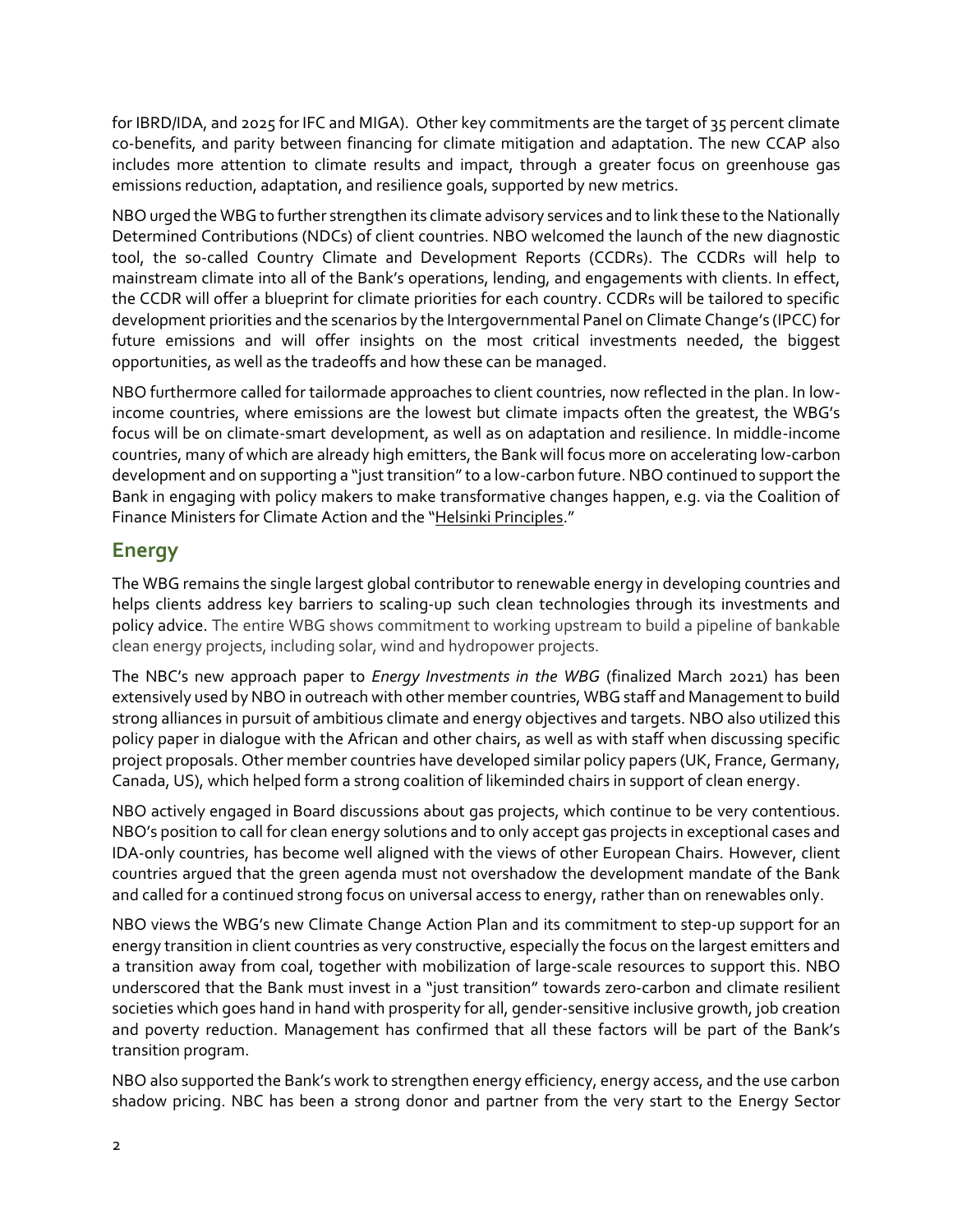Management Assistance Program (ESMAP), which continues to be an effective knowledge program to achieve universal energy access and advancing decarbonization.

#### <span id="page-5-0"></span>**Domestic Resource Mobilization (DRM)**

In FY21, the Bank developed its first *DRM Strategy* on how to support client countries in their efforts to raise domestic revenues through fair and progressive taxation and by addressing tax avoidance. NBO found that the Bank is well placed to implement the DRM Strategy and to assist countries in protecting their taxing rights and tax base. NBO and likeminded chairs also called for the Bank to apply a balanced approach and a sharper focus on taxing the highest incomes, multinational corporations, property, capital, and wealth. This would help redistribute income and wealth and generate other co-benefits such as reducing the debt burden, reducing informality and inequalities, and increasing inclusive economic growth to achieve the Twin goals, GRID and SDG outcomes. The development of the *DRM Strategy* was a result of NBO's consistent engagement with Management and across the Board. NBO established the *DRM Working Group* in cooperation with the German constituency office, and co-organized a high-level seminar, *Fighting Poverty through Progressive Taxation* with Professor Lucas Chancel.

NBO welcomed the intensified international discussion on new taxing rights and a global minimum corporate tax. In this context, NBO and likeminded chairs also called on the Bank to be more active in G7 and G20 discussions, considering that even before the pandemic, sovereign debt across developing countries had been increasing due to growing financing needs. Insufficient tax revenues, where tax avoidance by multinational companies contributes to lowering developing countries' budgets by around 200 billion dollars annually, also contributes to the worsening debt situation. NBO argued that the Bank's leadership is vital not only at a domestic level but also at a global level and welcomed that this was recognized by the Bank in the *DRM Strategy*.

The WBG furthermore has a key role to play in promoting responsible AML/CFT (Anti-Money Laundering/ Counter-Terrorism Financing) and tax behavior by the private sector. In FY21, after systematic requests by NBO and likeminded chairs, IFC started to carry out enhanced tax due diligence in projects with intermediate jurisdictions. NBO also continued its advocacy during the *WBG Intermediate Jurisdictions Policy* revision process, which is at its final stage. In June 2021, the Bank developed a more integrated approach, notably on beneficial ownership, in fighting *Illicit Financial Flows*. In this regard, NBO urged the Bank to take a more active stance on confronting corruption, new threats and challenges created by new technologies and digitalization and their impact on the traceability of financial flows.

#### <span id="page-5-1"></span>**Mobilization of Private Sector Resources for Building Back Better and Greener (BBBG)**

The NBC introduced the theme Mobilization of Private Sector Resources for the (BBBG) Agenda as a strategic priority in January 2021, to give new impetus to the WBG's Private Capital Mobilization (PCM) agenda and to ensure implementation of the Cascade Approach and Mobilizing Finance for Development (MfD) Strategy. NBO's proactive work in line with the NBC work plan, and in partnership with likeminded countries, elevated PCM issues in the Board and influenced WBG Management to strengthen its efforts to develop concrete and systematic solutions to mobilize more private and institutional capital for the benefit of climate financing, the WBG twin goals and the SDGs in client countries.

In March 2021 NBO led an initiative to request an update to the Board on the implementation of the MfD and Cascade approach and initiated an informal dialogue with Management and the newly created WBGwide PCM Task Force. The purpose of this Task Force is to review the WBG's policies, processes, and implementation, and to consider the introduction of new financial instruments and de-risking solutions in cooperation with potential investors and interested donor countries. The deepened dialogue with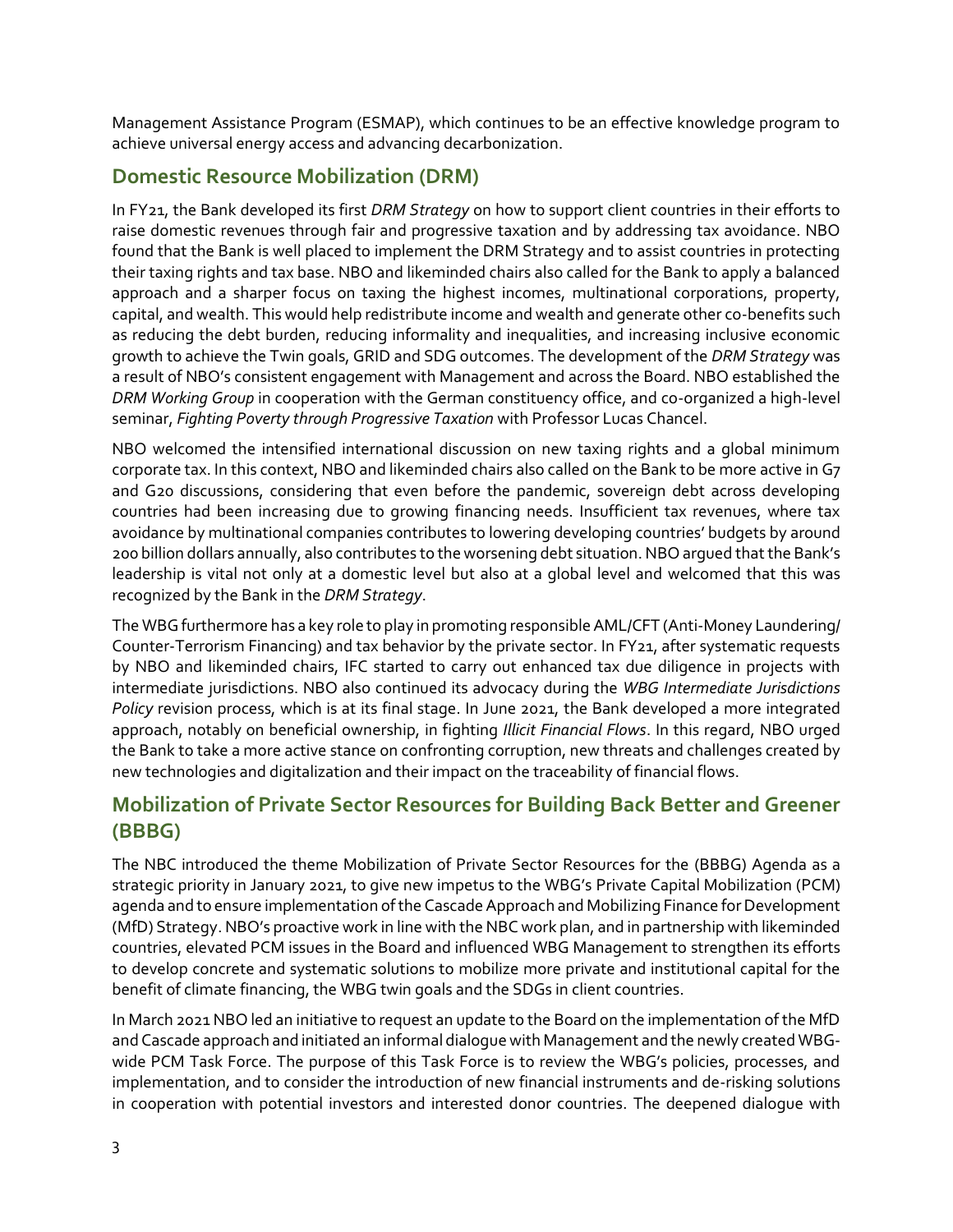Management led to Sida inviting the WBG leadership group to a high-level round table discussion with institutional investors and client countries on June 9, 2021. This "trigger event" resulted in the establishment of a *joint WBG and institutional investors working group* which started its work in July 2021. The group will explore options to scaling-up investments in support of sustainable development, climate action, and the COVID-19 recovery agenda, to meet the increasing demand from these investors to contribute to those long-term development objectives. The group will i.a. assess the most promising ways to increase the use of WBG de-risking instruments and how to better align the WBG's PCM agenda with the financial instruments preferred by institutional investors.

Momentum to scale up private co-financing and PCM increased further towards the end of FY21, as the G7, G20, the UK and the USA called on the WBG and MDBs to deliver more PCM for climate financing in the lead-up to COP 26 in Glasgow. NBO believes this concerted push will bear fruit in FY22 as Management is expected to present new measures and incentives to increase the WBG's share of PCM. NBO also welcomes that *WBG Financing for Green, Resilient and Inclusive Development (GRID)* was selected as one of the key topics for the 2021 WBG/IMF Annual Meetings.

#### <span id="page-6-0"></span>**Nordic-Baltic Thematic and Institutional Priorities**

### <span id="page-6-1"></span>**IDA20 Replenishment**

Following the frontloading of IDA19 resources to FY20 and FY21 and pressing financing needs in IDA countries due to the COVID-19 Crisis, IDA Deputies agreed in February 2021 to shorten the IDA19 period and advance the IDA20 Replenishment negotiations by one year. The pledging session will take place in December 2021. By the end of FY21, IDA Deputies and Borrower Representatives agreed on the strategic direction of IDA20. The overarching theme of IDA20 is *Building Back Better from the Crisis: Towards a Green, Resilient and Inclusive Future* and will build on the IDA19 framework. Some adjustments will be made to adapt to new challenges. The special themes will continue to be five, with Climate Change, Gender, FCV and JET continuing, and Human Capital added. The IDA19 special theme of Governance and Institutions will be made a cross cutting issue along with Debt, Technology, and Crisis Preparedness which comes as a new topic in IDA20 and will include focus on food security and pandemics. Disabilities will continue to be an area of focus and under the Human Capital theme. IDA Deputies have discussed possible financing scenarios and balance sheet optimization measures to maximize the impact of IDA donor contributions, while the importance of preserving IDA's hybrid financial model and AAA rating has been emphasized. IDA, which is the largest single donor to the LDCs and considered one of the most effective development institutions, is of high importance to the Nordic-Baltic Constituency. IDA's strategic direction is well aligned with NBC priorities and jointly, the constituency is the fourth largest donor in financial contributions.

#### <span id="page-6-2"></span>**Gender Equality**

The implementation of the World Bank 2016-2023 Gender Strategy remained on track in FY21. Eightyone percent of new operations helped close gender gaps in FY21, well above the target of 55 percent by 2023. The Mid-Term Review (MTR) of the World Bank Gender Strategy was completed in January 2021 and confirmed the relevance of the Strategy and a strong commitment from Management to address gender inequality. However, it also noted that competing demands and priorities at country level at times hampered the attention to gender equality and encouraged increased attention to supporting and monitoring implementation. These are issues which NBO will take forward in the dialogue with the Gender Team and Bank Management. During FY21 the Gender Team engaged in guiding and advising Bank operational teams on how to mitigate the significant impact of the pandemic on gender equality.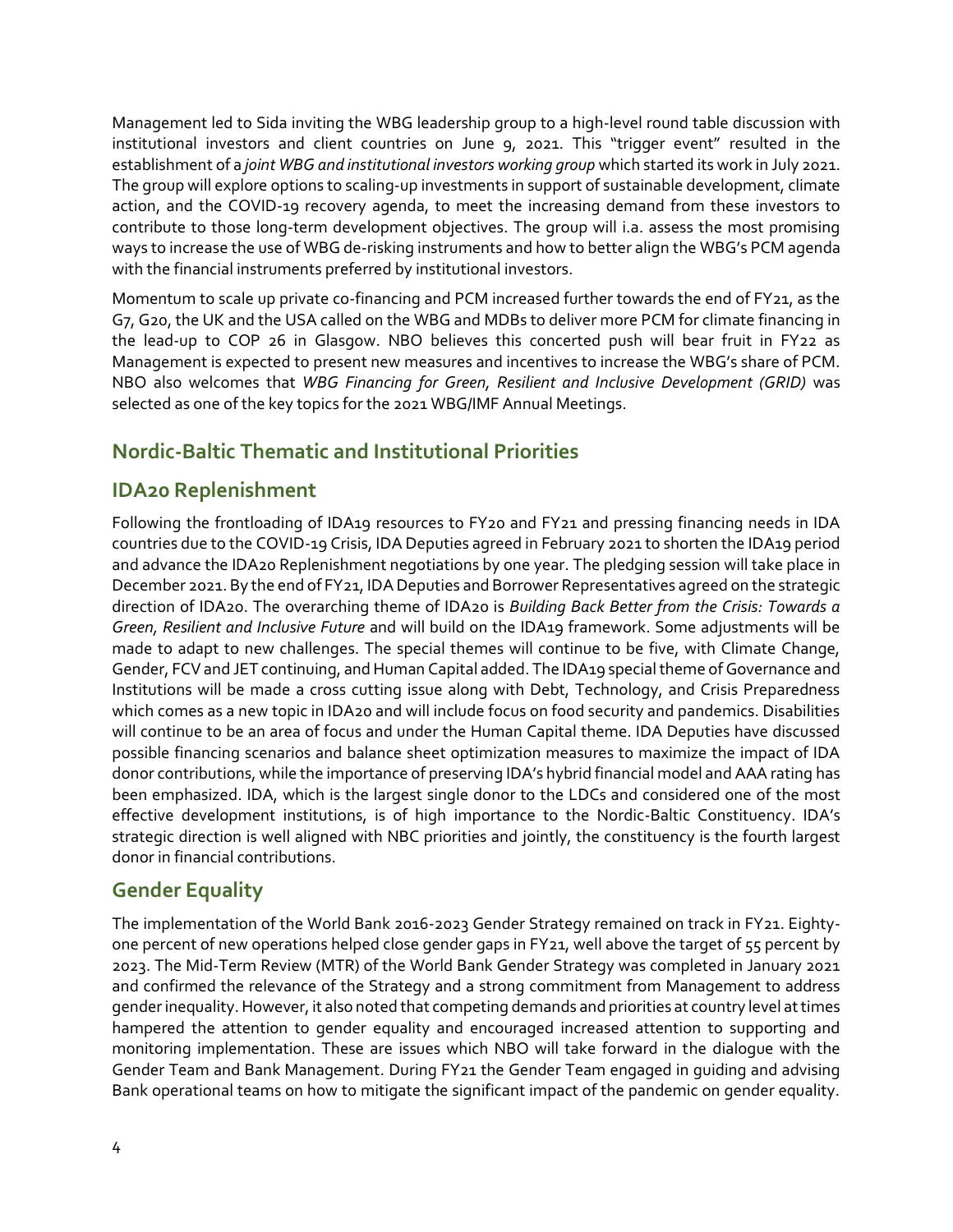NBO urged Management to use the current crisis to leapfrog on gender equality by ensuring comprehensive attention to gender equality in the Green, Resilient and Inclusive recovery phase.

## <span id="page-7-0"></span>**Fragility, Conflict and Violence**

After the milestone of introducing the World Bank Group Fragility, Conflict and Violence Strategy for 2020-2025 in February 2020, the focus in FY21 was on the implementation of the strategy. For the most part implementation proceeded well, as evidenced by the January 2021 briefing to the Board which confirmed that 20 out of the 23 implementation measures were on track or completed.

One of the three implementation measures that were delayed was updating the operational policy on FCV (formerly OP 2.30). Originally envisioned to be concluded by end of 2020, the update included lengthy negotiations, in which NBO was an active party. In the end, NBO and likeminded partners were able to gather support for a vision statement which, while not part of the policy itself, acts as an encouragement to the Bank and its staff to conduct solid and sound conflict analyses to inform the Bank's programming, and to actively consider all drivers of fragility, including the human rights situation.

#### <span id="page-7-1"></span>**Digitalization, 4th Industrial Revolution**

The WBG has adopted a mainstreaming approach to disruptive and transformative technologies (DTT), as economies grow faster in the digital domain and as technological progress and digitalization continue lives and welfare of people are affected. During FY21 IEG assessed the WBG's preparedness of mobilizing technology for development and concluded that the WBG was not sufficiently prepared to help clients harness the opportunities and mitigate the risks posed by DTT, and that further efforts were needed to link technologies better to the twin goals. While NBO supported the WBG's technological transformation agenda, NBO also agreed with IEG and other chairs that there was room for improvement.

In discussion on the WBG's approach to connectivity and digital infrastructure in FY21, the Board concluded that access to digital infrastructure is key for more people to benefit from the digital revolution. NBO continuously underscored that the focus on poverty, inclusion and development outcomes must be central. NBO welcomed the World Development Report 2021 Data for Better Lives as the expected benefits from greater usage of data have the potential to be transformative and lead to improved development outcomes. Throughout the WDR process, NBO emphasized that markets should play a greater role in determining supply and demand for data. NBO also found there is room for a more dedicated discussion on data and gender equality.

As the WBG has adopted a decentralized approach to internal digital transformation, NBO called on Management to prioritize business process innovation and digital transformation in all WBG entities.

#### <span id="page-7-2"></span>**Human Capital and Human Capital Project**

In FY21, the WBG engagement in human capital remained heavily focused on the COVID-19 health emergency response supporting education and provision of social protection. Due to the pandemic, FY20 saw a record high level of commitments in human development and this trend continued in FY21.

The second Human Capital Index was published in September 2020 and included gender disaggregated data for the underlying indicators. The aim of the Index - to stimulate increased investments in human capital - remains highly relevant considering the reversal of gains caused by the pandemic. During the pandemic response, NBO continuously stressed the need for broader health systems strengthening and ensuring continuation of essential service delivery including reproductive, maternal, new-born and child, and adolescent health (RMNCAH), non-communicable diseases, antimicrobial resistance etc. NBO also emphasized RMNCAH in relation to the upcoming IDA replenishment.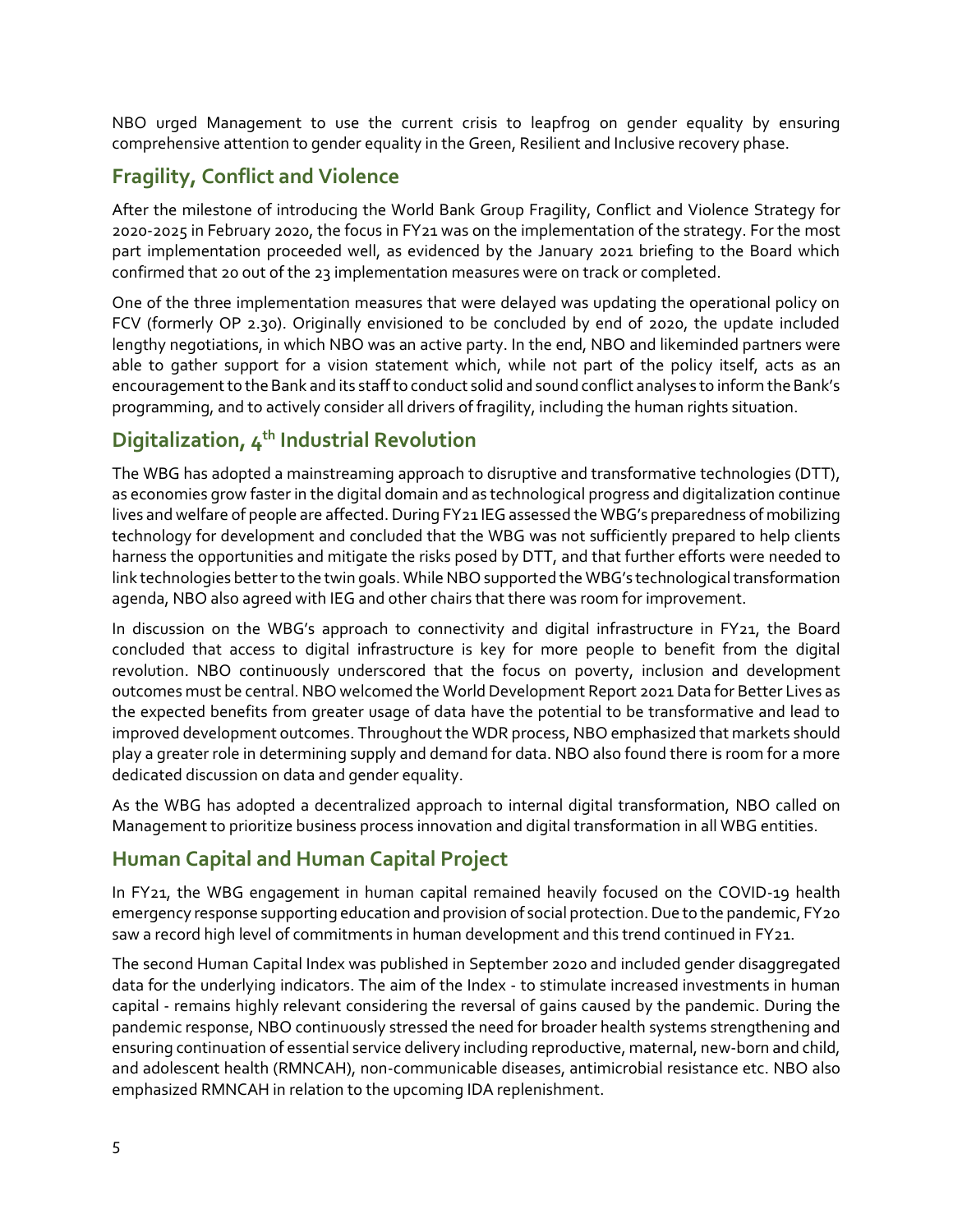#### <span id="page-8-0"></span>**Debt Sustainability**

The last decade witnessed an emergence of debt vulnerabilities in many LICs, which the COVID-19 pandemic escalated. Many LICs are currently either in debt distress or at high risk of debt distress, facing both solvency and liquidity concerns. In some cases, debt treatment is likely necessary.

NBO emphasized the need to have full understanding of the root causes of excessive debt accumulation, and the necessity to address these. NBO argued that the Multipronged Approach to Debt vulnerabilities should be geared more towards debt sustainability and the debt sustainability assessment framework should be upgraded by including, for example, climate risks. NBO also encouraged Management to focus more on DRM, promoting greater tax fairness and tax progressivity, and addressing tax avoidance.

The WBG responded to the changed circumstances by launching the Debt Service Suspension Initiative (DSSI) in May 2020, and extending it in 2021. DSSI helps countries by providing liquidity and freeing resources to fight the pandemic and safeguard the lives and livelihoods of the most vulnerable people. In implementing the Common Framework for debt treatments, NBO stressed the importance of seizing the momentum to rebuild the structural reform. At the Sustainable Development Finance Policy update the NBO welcomed that SDFP brought debt risks to the forefront of the policy dialogue and underscored the need for more progress with the creditor outreach pillar.

#### <span id="page-8-1"></span>**Environmental Sustainability and Biodiversity**

During discussions on both the GRID-approach and in particular the CCAP2, NBO called for a strong "nature" dimension and commitments for delivering nature-based solutions to climate change, supporting the blue economy, the transition to a circular economy, scaling up support for biodiversity action plans in IBRD/IDA, and land degradation targets. NBO argued that WBG should strengthen assistance to client countries to value, sustainably manage, protect, and restore their natural assets. This will provide real improvements in the lives and livelihoods of the poorest, as highlighted by the *Dasgupta Review on Economics of Biodiversity*. NBO also argued that biodiversity and ecosystem services loss is a fundamental development issue. These issues became well reflected in the final CCAP2 and in a new approach paper about Biodiversity. The Bank is now committed to a comprehensive approach to nature.

NBO continued its dialogue on knowledge management and the thematic area of "nature" with the program teams of PROBLUE, PROGREEN and PROCLEAN, which help to build understanding about environmental sustainability. All three programs became well reflected in CCAP2. NBO was pleased to see more emphasis on "the Blue economy" in the new climate plan, especially since the PROBLUE program has become an important partner for the UN High Level Panel for a Sustainable Ocean Economy and will engage in the planning and implementation of sustainable ocean management plans.

#### <span id="page-8-2"></span>**Multilateral, Partnerships and Country Platforms**

NBO advocated for the WBG to strengthen its role as a convening power and a leader on global development issues, multilateralism and partnerships. The need for this became increasingly evident during the pandemic, and in particular in the global efforts to provide access to vaccines to LICs and MICs Important progress in this area was made during FY21 with closer cooperation between the WBG and WHO/COVAX, and by the establishment of a joint IMF/WBG/WHO/WTO task force on vaccines.

NBO welcomed the GRID approach presented by the WBG as it linked the short- and medium-term pandemic recovery response with longer-term development objectives such as poverty reduction, climate and the SDGs. To implement this approach effectively, NBO called on the WBG to engage and coordinate constructively with all relevant parts of the multilateral system at both HQ, regional and country levels, and across all its operations. As progress on establishing country platforms continued to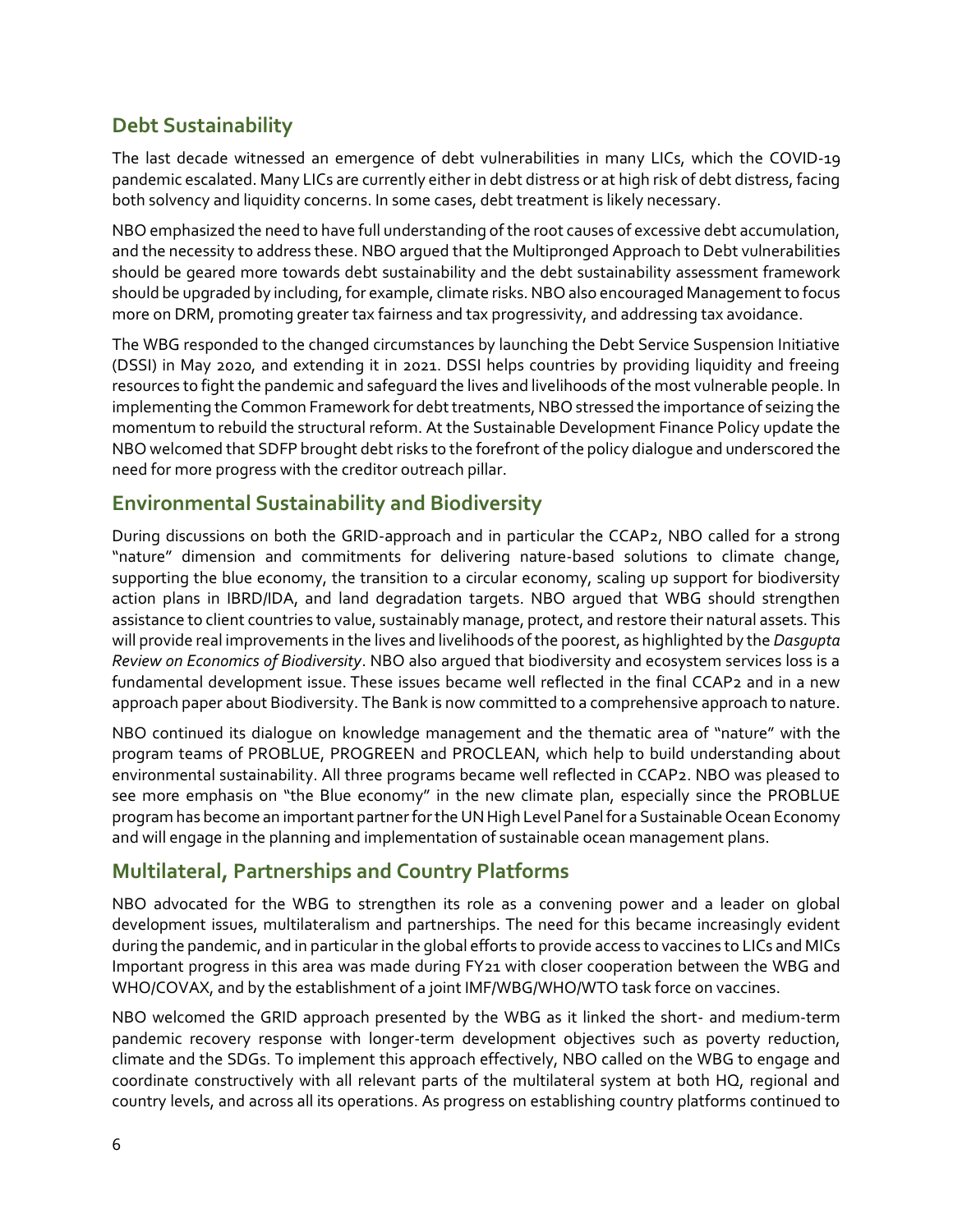be uneven and limited, NBO called for improved cooperation and coordination with the UN system, other MDBs, bilateral partners, humanitarian organizations, stakeholders and CSOs at the country level, and for closer engagement on INFFs (Integrated National Financing Frameworks).

#### <span id="page-9-0"></span>**Development Outcomes**

Work to strengthen outcome orientation in World Bank Group operations continued in FY21. In August 2020 the Committee on Development Effectiveness (CODE) discussed the paper *Strengthening Outcome Orientation: An Update* and in October 2020 CODE discussed the Independent Evaluation Group's report *Outcome Orientation at the Country Level*. The IEG report found that "the model of how the Bank Group aims for outcomes in its client countries is sound, and, for the most part, teams practice it well." Based on IEG's recommendations and feedback received from chairs in August and October, Management prepared an outcome roadmap, identifying 19 activities over FY21-23 to strengthen the Bank's ability to articulate support to high-level outcomes. The approach taken to strengthen outcome orientation is well aligned with NBC priorities, as SDG-related targets were added to IDA's results measurement system and the corporate scorecard. Commitments made in the capital increase package and IDA19 were also incorporated in results frameworks and reporting. Particular attention was paid to the specifics of outcome orientation in FCV settings, which is welcome and in line with the FCV strategy.

### <span id="page-9-1"></span>**Follow Up on Capital Increase Package**

During FY21 NBO monitored the implementation of the Forward Look agenda, the 2018 Capital Increase Package (CIP) and other corporate commitments, in particular IDA19. NBO found that the WBG made good overall progress during the first three years of the implementation and was largely on track with the capital package commitments despite the many challenges presented by the pandemic. In fact, WBG managed to implement its large and broad COVID-19 response in line with these commitments. NBO stressed the importance of delivery on targets, in particular on longer term development objectives such as climate, FCV, gender and SDGs in general, even under these extraordinarily difficult circumstances.

In the CIP **policy package** which covers four areas (i) Serving All Clients, ii) Leading on Global Issues, iii) Creating Markets and Mobilizing Finance for Development and iv) Improving the Business Model), most measures have been implemented or are on track. The new CCAP2 and commitments to increase the share of the WBG's climate co-benefits to 35 percent of total commitments in the coming five years, and announcements on when to achieve Paris alignment were important steps. Progress was also made in areas such as FCV, DRM, health and the closing of gender gaps. NBO however pointed out that IFC's utilization of the PSW and IBRD's private mobilization ratio were both too low and required Management attention. In the **financing package** which covers five areas (i) the Capital Increase, ii) Pricing, iii) Budget Efficiency, iv) Balance Sheet Optimization and v) Income transfers), many commitments were either completed or implemented, or on track to be achieved. However, operational savings made during the pandemic were of a temporary nature. NBO welcomed the matrix introduced in 2020 which gives an excellent overview of the Capital Package commitments and implementation status.

#### <span id="page-9-2"></span>**2020 IBRD Shareholding Review and IDA Voting Rights Review**

Governors noted in the April 2018 DC Communique that an **IBRDShareholding Review** would take place in 2020, five years after the first regular review was initiated at the 2015 Annual Meeting in Lima. Periodic reviews take stock of the shareholding structure of IBRD and IFC and assess if shareholding is aligned or misaligned against the benchmark provided by the Dynamic Formula and the shareholding principles agreed in Lima. During FY21, a majority of mainly large and/or over-represented shareholders continued to argue that the 2020 shareholding review should only be a technical exercise, while underrepresented shareholders, including the Nordic-Baltic chair, argued that the identified imbalances should lead to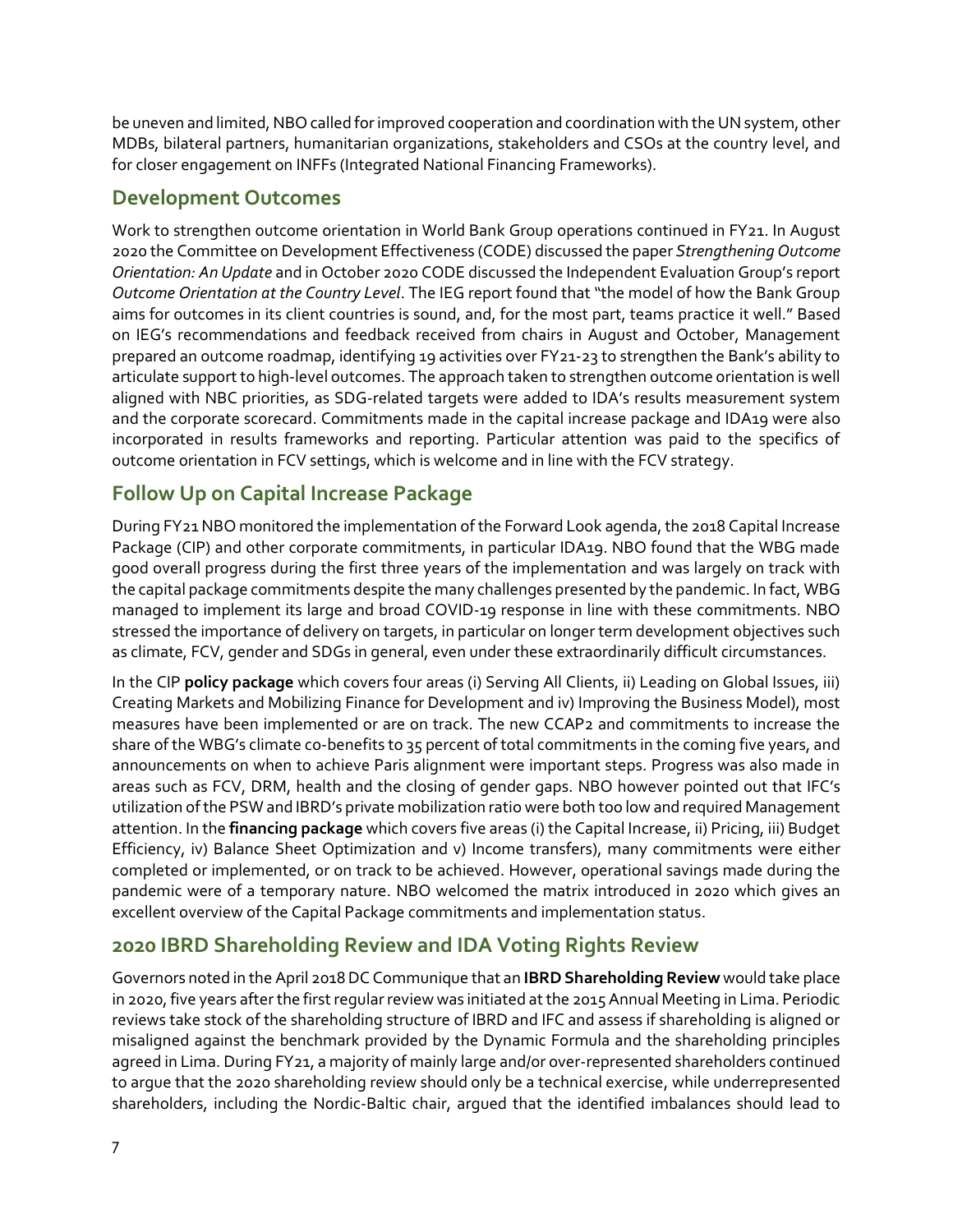adjustments. Governors were asked to provide guidance at the 2020 Annual Meeting; however, the guidance was along the same lines as presented by chairs in the negotiations in the Board. Negotiations did not advance since the 2020 Annual Meeting which means that the review will be concluded at the 2021 Annual Meeting without any adjustment being made. NBO finds that such an outcome would risk undermining the commitment to the Lima principles and the Dynamic Formula and could make the next scheduled shareholding review in 2025 even more challenging to agree on.

During FY21, the Committee on Governance and Executive Directors Administrative Matters (COGAM) continued its slow and difficult negotiations on the **IDA Voting Rights Review**, which Governors asked the Board to carry out and conclude by the IDA19 Mid Term Review in November 2021. During the year, good progress was made on a technical level and some pathways were identified which would require both Part I and Part II donors to compromise on their preferred options. Many Chairs, including NBO, showed quite some flexibility in order to finalize the review in time while others found it difficult to compromise. NBO worked in line with its NBC Framework Instruction in which fairness and simplicity are emphasized, and underlined the importance of finalizing the review before the IDA20 pledging session. Towards the end of FY21 negotiations progressed well and it is likely that an agreement can be found before the Annual Meeting in October 2021.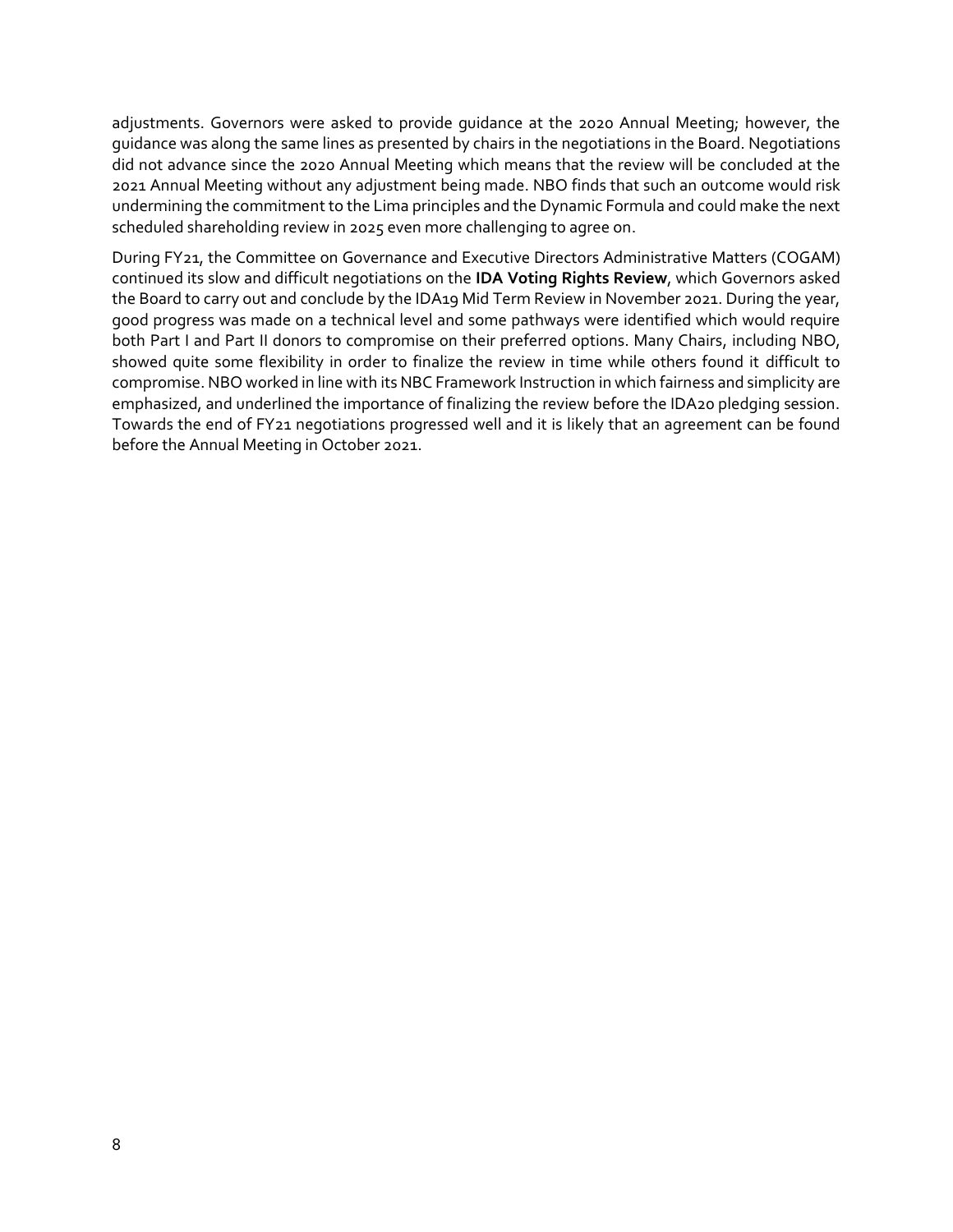#### <span id="page-11-0"></span>**Annex A: The World Bank and the Nordic-Baltic Office at a Glance**

The World Bank was established in 1944 primarily to help rebuild Europe after the Second World War. Today, the WBG's mission has shifted to help reduce poverty in the developing world, through economic and social development and reconstruction. The World Bank is formally one of the UN specialized agencies, entirely with its own autonomous financing and decision-making body, with 189 member countries as shareholders. The World Bank Group consists of five separate organizations: IBRD and IDA provide low-interest loans, interest-free credit, and grants to developing country governments; IFC promotes private sector investment by co-investing with equity and loans to companies in developing countries, as well as providing Advisory Services, both to companies and the public sector; MIGA provides guarantees against political risk to investors in and lenders to developing countries; and ICSID settles investment disputes between foreign investors and their host countries.<sup>1</sup>

The World Bank's highest decision-making body is its Board of Governors, representing member countries as government shareholders. The Governors, generally finance and development ministers from all member countries, meet once a year for an annual meeting, jointly with the IMF and twice a year at a 25-member Development Committee meeting, providing political guidance for the World Bank. The daily decision making is delegated from Governors/Ministers to 25 Executive Directors, representing one or several of the 189 shareholders in the Executive Board. The Nordic-Baltic countries are represented at the Board by one Executive Director (ED).

The ED is assisted by the Nordic-Baltic Office (NBO), where the following people worked during the time covered by the report:

| Executive Director             | Geir H. Haarde (Iceland)                              |
|--------------------------------|-------------------------------------------------------|
| <b>Executive Director</b>      | Lene Lind (Norway) (Effective July 1, 2021)           |
| Alternate Executive Director   | Joergen Frotzler (Sweden)                             |
| Senior Advisor                 | Anna Dravniece (Latvia)                               |
| Senior Advisor                 | Thorarinna Soebech (Iceland)                          |
| Senior Advisor                 | Joar Strand (Norway)                                  |
| Advisor                        | Sanne Frost Helt (Denmark)                            |
| Advisor                        | Martin Lindpere (Estonia)                             |
| Advisor                        | Pille Pruunsild (Estonia) (Effective August 17, 2021) |
| Advisor                        | Jolita Klimaviciene (Lithuania)                       |
| Advisor                        | Eeli Jaakkola (Finland)                               |
| <b>Sr. Executive Assistant</b> | Colleen J. Martin                                     |
| Program Assistant              | Veronica Marchant                                     |

The Nordic-Baltic ED was a member of the Human Resources Committee (HRC) and Budget Committee (BC).

\_\_\_\_\_\_\_\_\_\_\_\_\_\_\_\_\_\_\_\_\_\_\_\_

The International Bank for Reconstruction and Development (IBRD), the International Development Association (IDA), the International Finance Corporation (IFC), the Multilateral Investment Guarantee Agency (MIGA) and the International Centre for Settlement of Investment Disputes (ICSID).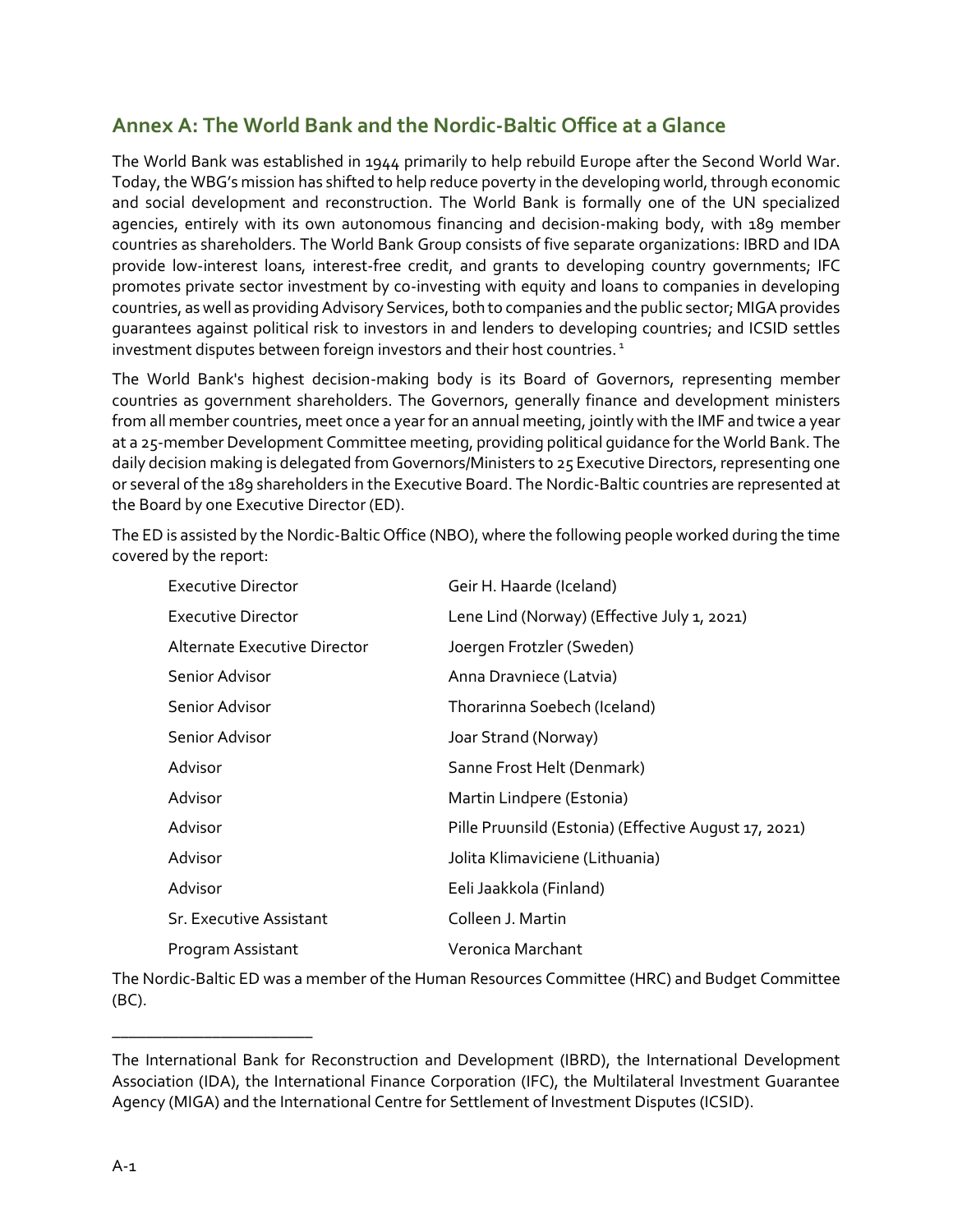#### <span id="page-12-0"></span>**Annex B: Nordic-Baltic Contributions to WBG Funds**

#### **Contributions paid in during FY16-FY21Q2 (***in US\$ millions***)**

 *- Nordic and Baltic countries view*

| <b>Development Partner</b>    | <b>IDA</b> | <b>IBRD/IDA TFs</b> | <b>FIFs</b>    | <b>IFC TFs</b>           | <b>Total</b> |
|-------------------------------|------------|---------------------|----------------|--------------------------|--------------|
| <b>Nordic countries</b>       |            |                     |                |                          |              |
| Denmark                       | 617        | 453                 | 598            | 24                       | 1,692        |
| Finland                       | 314        | 142                 | 181            | 139                      | 776          |
| Iceland                       | 26         | 9                   | $\overline{2}$ | $\overline{\phantom{0}}$ | 37           |
| Norway                        | 796        | 1,521               | 1,379          | 57                       | 3,753        |
| Sweden                        | 1,636      | 849                 | 2,076          | 48                       | 4,609        |
| <b>Total Nordic countries</b> | 3,388      | 2,974               | 4,236          | 268                      | 10,867       |
| <b>Baltic countries</b>       |            |                     |                |                          |              |
| Estonia                       | 7          | 3                   | 1              |                          | 11           |
| Latvia                        | 6          | 0.05                |                |                          | 6            |
| Lithuania                     | 5          |                     | 0.11           |                          | 5            |
| <b>Total Baltic countries</b> | 18         | 3                   | $\mathbf{1}$   |                          | 22           |
| <b>Grand Total</b>            | 3,406      | 2,977               | 4,237          | 268                      | 10,889       |

Note:

 *(i) ARTF - Afghanistan Reconstruction trust fund, GFF - Global Financing Facility, FCPF - Forest Carbon Partnership Facility,* 

*(ii) GCF - Green Climate Fund, GPEF -Global Partnerhship for Education, GFATM - Global funds for Aids, Tuberculosis and Malaria.*

| <b>Development Partner</b>    | Top three programs (IBRD/IDA TFs) |            |             | <b>Top three FIFs</b> |             |              |
|-------------------------------|-----------------------------------|------------|-------------|-----------------------|-------------|--------------|
|                               | <b>ARTF</b>                       | <b>GFF</b> | <b>FCPF</b> | <b>GCF</b>            | <b>GPEF</b> | <b>GFATM</b> |
| <b>Nordic countries</b>       |                                   |            |             |                       |             |              |
| Denmark                       | 150                               | 15         |             | 45                    | 254         | 7            |
| Finland                       | 61                                |            |             | 94                    | 4           |              |
| Iceland                       |                                   |            |             | 1                     |             |              |
| Norway                        | 143                               | 406        | 171         | 347                   | 398         | 73           |
| Sweden                        | 258                               |            |             | 842                   | 173         | 475          |
| <b>Total Nordic countries</b> | 611                               | 421        | 171         | 1,328                 | 829         | 556          |
| <b>Baltic countries</b>       |                                   |            |             |                       |             |              |
| Estonia                       | 3                                 |            |             | 1                     |             |              |
| Latvia                        |                                   |            |             |                       |             |              |
| Lithuania                     |                                   |            |             |                       |             |              |
| <b>Total Baltic countries</b> | 3                                 |            |             | $\mathbf{1}$          |             |              |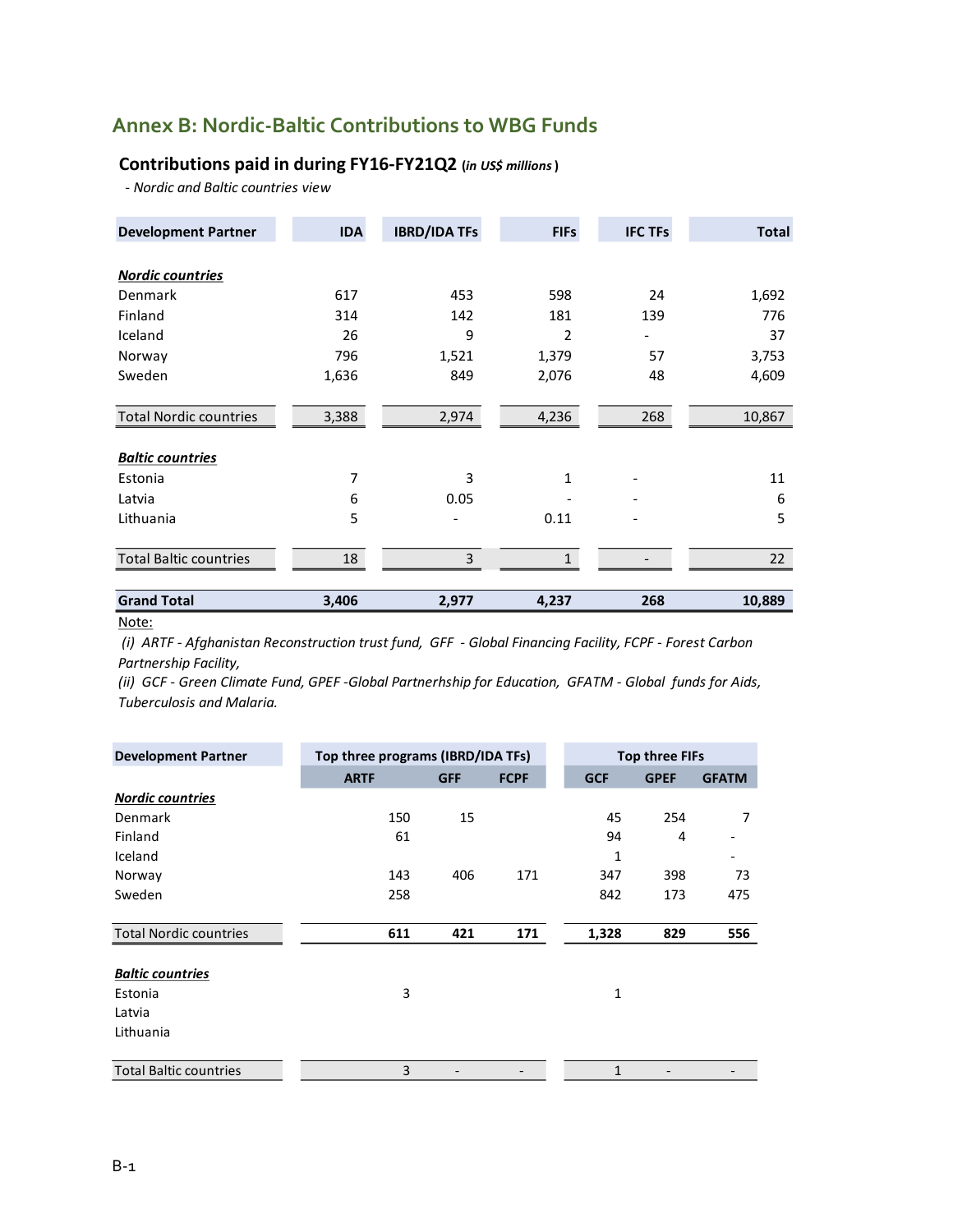## <span id="page-13-0"></span>**Annex C: Nordic-Baltic Staff in WBG FY20-FY21**

|                            |      | <b>IBRD</b>              |                |                          |                          | <b>IFC</b>               |      |                          | <b>MIGA</b>              |                          |                          | <b>WBG</b>               |      |       |      |          |
|----------------------------|------|--------------------------|----------------|--------------------------|--------------------------|--------------------------|------|--------------------------|--------------------------|--------------------------|--------------------------|--------------------------|------|-------|------|----------|
| <b>Nordic &amp; Baltic</b> | 2020 |                          | 2021           |                          |                          | 2020                     | 2021 |                          |                          | 2020                     | 2021                     |                          | 2020 |       | 2021 |          |
|                            | Core | Other                    | Core           | Other                    | Core                     | Other                    | Core | Other                    | Core                     | Other                    | Core                     | Other                    | Core | Other | Core | Other    |
| Denmark                    | 54   | 6                        | 55             | 6                        | 13                       | $\overline{\phantom{a}}$ | 13   | $\overline{\phantom{a}}$ | -                        | $\overline{\phantom{a}}$ | ٠                        | $\overline{\phantom{a}}$ | 67   | 6     | 68   | 6        |
| Estonia                    |      | $\overline{\phantom{a}}$ | 4              | $\overline{\phantom{0}}$ | $\overline{\phantom{a}}$ |                          | -    | ۰                        | -                        | -                        | $\overline{\phantom{0}}$ | $\overline{\phantom{0}}$ | 4    | $\,$  | 4    |          |
| Finland                    | 26   | 2                        | 25             | 3                        | כ                        |                          |      | -                        | ۰                        | -                        | ۰                        | $\overline{a}$           | 31   | 2     | 32   | 3        |
| Iceland                    |      | $\overline{\phantom{0}}$ | $\overline{ }$ | $\overline{\phantom{0}}$ |                          |                          |      | $\overline{\phantom{a}}$ | -                        | -                        | ۰                        | ٠                        | з    | $\,$  | 3    | <b>.</b> |
| Latvia                     | 8    |                          | 8              |                          | 4                        | -                        | 3    | ۰                        |                          | -                        |                          | ٠                        | 13   | 1     | 12   |          |
| Lithuania                  | 11   | -                        | 11             | $\sim$                   | 3                        | $\overline{\phantom{a}}$ | 4    | $\overline{\phantom{a}}$ | $\overline{\phantom{a}}$ | $\overline{\phantom{a}}$ | ۰                        | $\overline{\phantom{a}}$ | 14   | $\,$  | 15   |          |
| Norway                     | 23   |                          | 23             | $\sim$                   | 3                        | $\overline{\phantom{a}}$ | 3    | $\overline{\phantom{a}}$ | $\overline{\phantom{a}}$ | $\overline{\phantom{a}}$ | ۰                        | $\overline{\phantom{a}}$ | 26   | 1     | 26   |          |
| Sweden                     | 54   | 3                        | 56             | 4                        | 3                        | $\overline{\phantom{a}}$ | 4    | -                        | h                        | $\overline{\phantom{0}}$ | $\mathbf{\hat{z}}$       | $\overline{\phantom{a}}$ | 59   | 3     | 62   | 4        |
| <b>Grand Total</b>         | 182  | 13                       | 184            | 14                       | 32                       | $\overline{a}$           | 35   | ٠                        | 3                        | $\overline{\phantom{0}}$ | 3                        | $\overline{\phantom{0}}$ | 217  | 13    | 222  | 14       |

#### WBG Active Full-Time Nordic-Baltic Staff (FY20-FY21)

#### **Notes:**

1) Active Full-time staff includes staff with Appointment types Regular/Open, Term, SPAS and ETC/ETT with Active Employment status 2) 'Core' staff includes staff with staff type as Net Unit Staff and 'Other' staff includes staff with staff types as SPAS and ETC/ETT

|                            | <b>GEF</b> |                          | <b>IBRD</b> |                          | <b>IFC</b> |                          |                          | <b>MIGA</b>              | <b>Total</b> |
|----------------------------|------------|--------------------------|-------------|--------------------------|------------|--------------------------|--------------------------|--------------------------|--------------|
| <b>Nordic &amp; Baltic</b> | 2021       |                          | 2021        |                          | 2021       |                          | 2021                     |                          |              |
|                            | Core       | Other*                   | Core        | Other*                   | Core       | Other*                   | Core                     | Other*                   |              |
| <b>Denmark</b>             | 2          |                          | 53          | 6                        | 13         | $\overline{\phantom{a}}$ | $\overline{\phantom{a}}$ | $\overline{\phantom{a}}$ | 74           |
| Estonia                    | -          | -                        | 4           | -                        | -          | $\overline{\phantom{0}}$ | $\overline{\phantom{a}}$ | $\overline{\phantom{a}}$ | 4            |
| Finland                    | 3          |                          | 22          | 3                        |            | $\overline{\phantom{0}}$ | $\overline{\phantom{a}}$ | $\overline{\phantom{a}}$ | 35           |
| Iceland                    | -          | ۰                        | 2           | $\overline{\phantom{a}}$ |            | $\overline{\phantom{0}}$ | -                        | $\overline{\phantom{a}}$ | 3            |
| Latvia                     | -          | ۰                        | 8           | 1                        | 3          | $\overline{\phantom{a}}$ | 1                        | $\overline{\phantom{a}}$ | 13           |
| Lithuania                  | -          | -                        | 11          | $\overline{\phantom{a}}$ | 4          | $\overline{\phantom{a}}$ | -                        | $\overline{\phantom{a}}$ | 15           |
| Norway                     | -          | -                        | 23          | $\overline{\phantom{a}}$ | 3          | $\overline{\phantom{a}}$ | -                        | $\overline{\phantom{a}}$ | 26           |
| <b>Sweden</b>              | 3          | ٠                        | 53          | 4                        | 4          | $\overline{\phantom{a}}$ | 2                        | $\overline{\phantom{a}}$ | 66           |
| <b>Grand Total</b>         | 8          | $\overline{\phantom{0}}$ | 176         | 14                       | 35         | -                        | 3                        | -                        | 236          |

#### WBG Active Full-Time Nordic-Baltic Staff Distribution by Grade Level as of end of June 30, 2021

| Grade              | <b>Denmark</b>           | <b>Estonia</b>               | <b>Finland</b>               | <b>Iceland</b>           | Latvia                   | Lithuania                | <b>Norway</b>                | <b>Sweden</b>            | <b>Grand Total</b> |
|--------------------|--------------------------|------------------------------|------------------------------|--------------------------|--------------------------|--------------------------|------------------------------|--------------------------|--------------------|
| EC1                | $\overline{\phantom{a}}$ | $\overline{\phantom{a}}$     | $\overline{\phantom{a}}$     | $\overline{\phantom{a}}$ | 1                        | $\overline{\phantom{a}}$ | $\overline{\phantom{a}}$     | $\mathbf{1}$             | 2                  |
| EC <sub>2</sub>    | $\overline{\phantom{a}}$ | $\qquad \qquad \blacksquare$ | 2                            | $\overline{\phantom{0}}$ | $\overline{\phantom{a}}$ | $\overline{\phantom{0}}$ | $\overline{\phantom{a}}$     | 3                        | 5                  |
| EC <sub>3</sub>    | 2                        | $\overline{\phantom{a}}$     | -                            | $\overline{\phantom{a}}$ | $\overline{\phantom{a}}$ | $\overline{\phantom{a}}$ | $\overline{\phantom{a}}$     | $\overline{\phantom{0}}$ | $\overline{2}$     |
| <b>GC</b>          | $\overline{\phantom{a}}$ | $\overline{\phantom{a}}$     | $\qquad \qquad \blacksquare$ | $\overline{\phantom{a}}$ | $\overline{\phantom{a}}$ | $\overline{\phantom{a}}$ | $\overline{\phantom{a}}$     | 1                        | 1                  |
| <b>GD</b>          | $\overline{\phantom{a}}$ | $\overline{\phantom{0}}$     | $\qquad \qquad \blacksquare$ | $\overline{\phantom{0}}$ | $\overline{\phantom{a}}$ |                          | $\qquad \qquad \blacksquare$ | $\overline{\phantom{a}}$ |                    |
| <b>GE</b>          | 1                        | $\overline{\phantom{a}}$     | -                            | $\overline{\phantom{a}}$ | 1                        | 1                        | $\overline{\phantom{a}}$     | 4                        |                    |
| <b>GF</b>          | 5                        | $\overline{\phantom{0}}$     | 6                            | -                        | 1                        | 4                        | 4                            | 14                       | 34                 |
| GG                 | 40                       | 2                            | 17                           | $\overline{2}$           | 6                        | 8                        | 16                           | 27                       | 118                |
| <b>GH</b>          | 18                       | $\overline{2}$               | $\overline{7}$               | 1                        | 4                        | 1                        | 1                            | 10                       | 44                 |
| GI                 | $\overline{\phantom{a}}$ | -                            | $\overline{2}$               | -                        | $\overline{\phantom{a}}$ | $\overline{\phantom{0}}$ | 1                            | 1                        | 4                  |
| <b>GJ</b>          | 1                        | $\overline{\phantom{a}}$     | -                            | $\overline{\phantom{a}}$ | $\overline{\phantom{a}}$ | $\overline{\phantom{a}}$ | $\overline{\phantom{a}}$     | 1                        | $\overline{2}$     |
| UC                 | 7                        | $\overline{\phantom{a}}$     | 1                            | $\overline{\phantom{a}}$ | $\overline{\phantom{a}}$ | $\overline{\phantom{a}}$ | 4                            | 4                        | 16                 |
| <b>Grand Total</b> | $74 (+1)$                | 4(0)                         | $35 (+2)$                    | 3(0)                     | $13(-1)$                 | $15 (+1)$                | $26(-1)$                     | $66 (+4)$                | 236                |

\* Numbres in parenthesis are in comparison to FY18-FY20; no change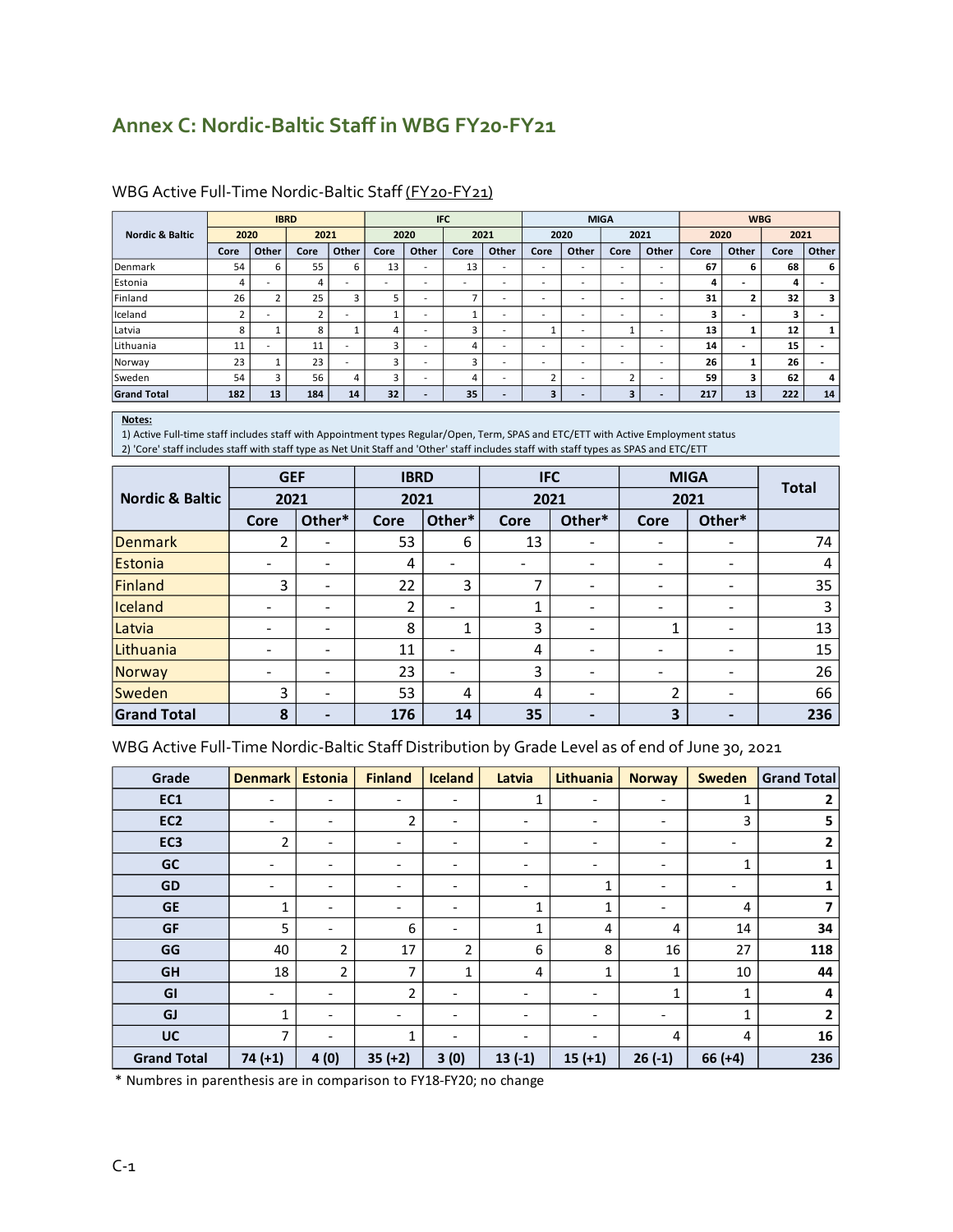|                             | Overall Results Fiscal Years 2019 - 2021 |             |              |           |             |             |             |               |                       |                                  |
|-----------------------------|------------------------------------------|-------------|--------------|-----------|-------------|-------------|-------------|---------------|-----------------------|----------------------------------|
|                             | Denmark                                  | Estonia     | Finland      | Iceland   | Latvia      | Lithuania   | Norway      | Sweden        | Constituency<br>Total | <b>Bankwide Total</b>            |
| <b>Total</b>                | \$60.660.343                             | \$1.510.366 | \$33,136,870 | \$415.318 | \$3,707,526 | \$3,592,739 | \$5,068,743 | \$106,683,545 |                       | $$214,775,451$ $$30,824,371,873$ |
| Average of WB<br>Totals (%) | 0.20%                                    | 0.00%       | 0.11%        | 0.00%     | 0.01%       | 0.01%       | 0.02%       | 0.35%         | 0.70%                 |                                  |

**Civil Works Consultant Services Goods Non-Consulting Services FY Total Percentage of WB** 

**Fiscal Year 2019**

**Total**

#### <span id="page-14-0"></span>**Annex D: Nordic-Baltic Countries Procurement Data FY19-21**

| Estonia                   |                    | \$828,853                  |                 |                                | \$828,853        | 0.01%                     |
|---------------------------|--------------------|----------------------------|-----------------|--------------------------------|------------------|---------------------------|
| Finland                   |                    | \$2,404,691                |                 |                                | \$2,404,691      | 0.02%                     |
| Iceland                   |                    |                            |                 |                                | \$0              | 0.00%                     |
| Latvia                    |                    |                            | \$248,000       |                                | \$248,000        | 0.00%                     |
| Lithuania                 |                    | \$3,044,734                | \$522,605       |                                | \$3,567,339      | 0.03%                     |
| Norway                    |                    | \$1,239,489                |                 |                                | \$1,239,489      | 0.01%                     |
| Sweden                    | \$90,901,401       | \$185,852                  | \$10,010,646    | \$199,950                      | \$101,297,849    | 0.93%                     |
| <b>Constituency Total</b> | \$93,346,401       | \$27,358,749               | \$18,131,428    | \$199,950                      | \$139,036,528    | 1.28%                     |
| <b>Bank-wide Total</b>    | \$6,433,211,481    | \$1,708,403,678            | \$2,462,747,988 | \$296,263,524                  | \$10,900,626,670 |                           |
| Constituency % of         |                    |                            |                 |                                |                  |                           |
| Total                     | 1.45%              | 1.60%                      | 0.74%           | 0.07%                          | 1.28%            |                           |
|                           |                    |                            |                 | Fiscal Year 2020               |                  |                           |
|                           |                    |                            |                 |                                |                  |                           |
|                           | <b>Civil Works</b> | <b>Consultant Services</b> | Goods           | <b>Non-Consulting Services</b> | <b>FY Total</b>  | Percentage of WB<br>Total |
| <b>Denmark</b>            |                    | \$4,930,480                | \$5,137,995     |                                | \$10,068,476     | 0.12%                     |
| Estonia                   |                    | \$494,948                  |                 |                                | \$494,948        | 0.01%                     |
| Finland                   |                    | \$8,324,515                | \$2,789,947     |                                | \$11,114,462     | 0.14%                     |
| Iceland                   |                    |                            |                 |                                | \$0              | 0.00%                     |
| Latvia                    |                    | \$699,998                  |                 |                                | \$699,998        | 0.01%                     |
| <b>Il teleccente</b>      |                    | 625.000                    |                 |                                | 625.00           | 0.009                     |

**Denmark** \$2,445,000 \$19,655,129 \$7,350,178 \$29,450,307 0.27%

| Lithuania                 |                 | \$25,400        |                 |               | \$25,400        | 0.00% |
|---------------------------|-----------------|-----------------|-----------------|---------------|-----------------|-------|
| Norway                    |                 | \$534,836       |                 |               | \$534,836       | 0.01% |
| Sweden                    |                 | \$3.884.943     | \$354.095       | \$199.950     | \$4,438,988     | 0.05% |
| <b>Constituency Total</b> |                 | \$18,895,120    | \$8,282,037     | \$199,950     | \$27,377,107    | 0.34% |
| <b>Bank-wide Total</b>    | \$5.069.012.252 | \$1,287,908,351 | \$1.392.663.953 | \$345.730.238 | \$8.095.314.793 |       |
| Constituency % of         |                 |                 |                 |               |                 |       |
| Total                     | $0.00\%$        | 1.47%           | 0.59%           | 0.06%         | 0.34%           |       |

|                                   |                    |                            |               | <b>Fiscal Year 2021</b>        |                  |                                  |
|-----------------------------------|--------------------|----------------------------|---------------|--------------------------------|------------------|----------------------------------|
|                                   | <b>Civil Works</b> | <b>Consultant Services</b> | Goods         | <b>Non-Consulting Services</b> | <b>FY Total</b>  | <b>Percentage of WB</b><br>Total |
| <b>Denmark</b>                    |                    | 20,815,928                 | 325,633       |                                | \$21,141,561     | 0.18%                            |
| <b>Estonia</b>                    |                    | 186,565                    |               |                                | \$186,565        | 0.00%                            |
| Finland                           |                    | 4,587,759                  | 15,029,958    |                                | \$19,617,717     | 0.17%                            |
| Iceland                           |                    | 415,318                    |               |                                | \$415,318        | 0.00%                            |
| Latvia                            |                    |                            | 2,759,529     |                                | \$2,759,529      | 0.02%                            |
| Lithuania                         |                    |                            |               |                                | \$0              | 0.00%                            |
| Norway                            |                    | 2,660,605                  | 633,813       |                                | \$3,294,418      | 0.03%                            |
| Sweden                            |                    | 946,709                    |               |                                | \$946,709        | 0.01%                            |
| <b>Constituency Total</b>         | \$0 <sub>1</sub>   | \$29,612,883               | \$18,748,933  | \$0                            | \$48,361,816     | 0.60%                            |
| <b>Bank-wide Total</b>            | 8.264.776.747      | 1,060,925,130              | 2,210,561,435 | 292.167.098                    | \$11,828,430,410 |                                  |
| Constituency % of<br><b>Total</b> | 0.00%              | 2.79%                      | 0.85%         | 0.00%                          | 0.41%            |                                  |

\* These figures capture only contracts awarded above WB's prior review thresholds under IDA-IBRD investment lending operations. Therefore, the data in these reports should be used only as a proxy. Also note that the nationality of the firms considered in this reports indicate place of registration of the firm, which may or may not be the actual nationality of the firm. For instance, if Siemens (DK) wins a contract, then the database show it as a Danish award, although Siemens is of course German.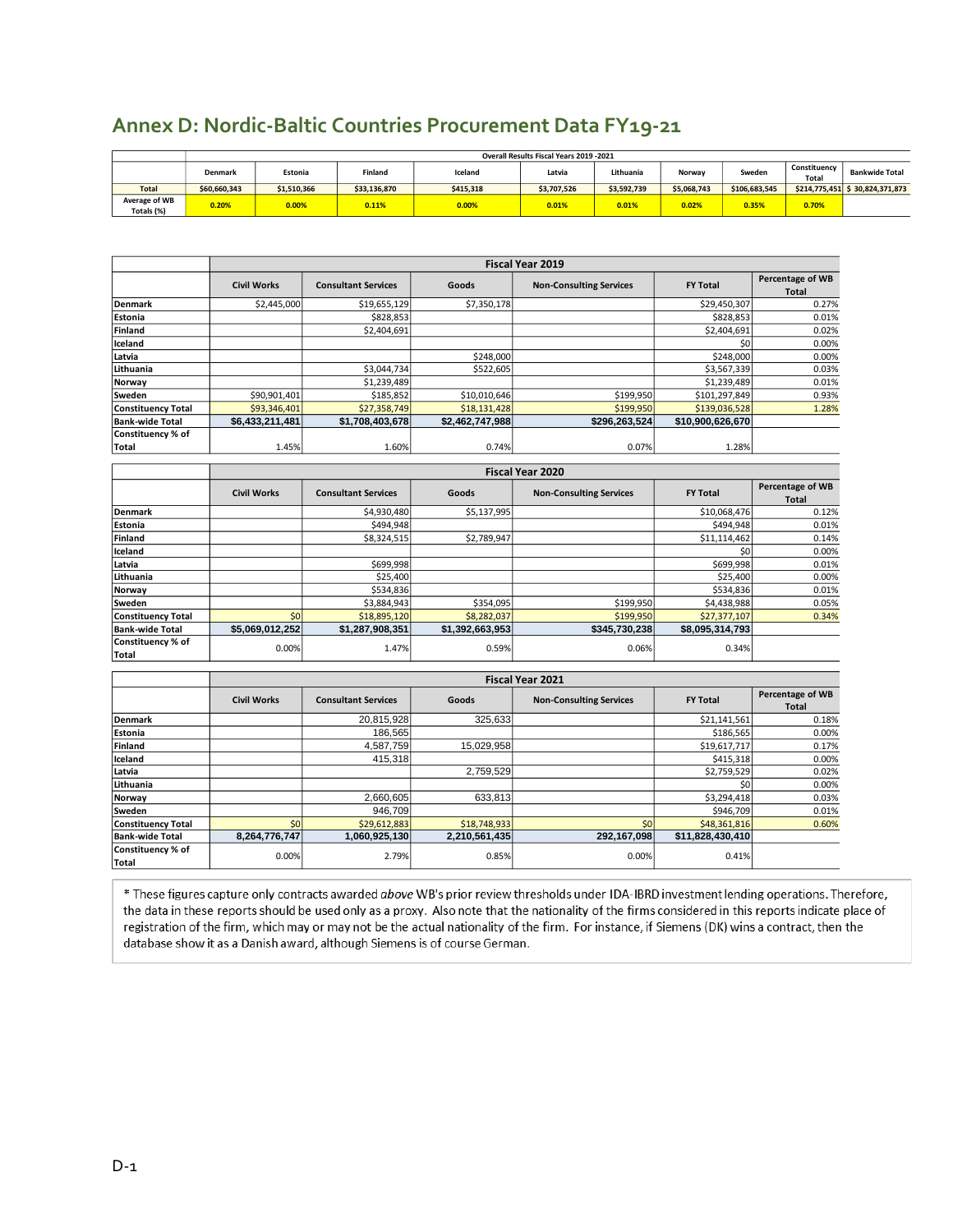## <span id="page-15-0"></span>**Annex E: Shareholding**